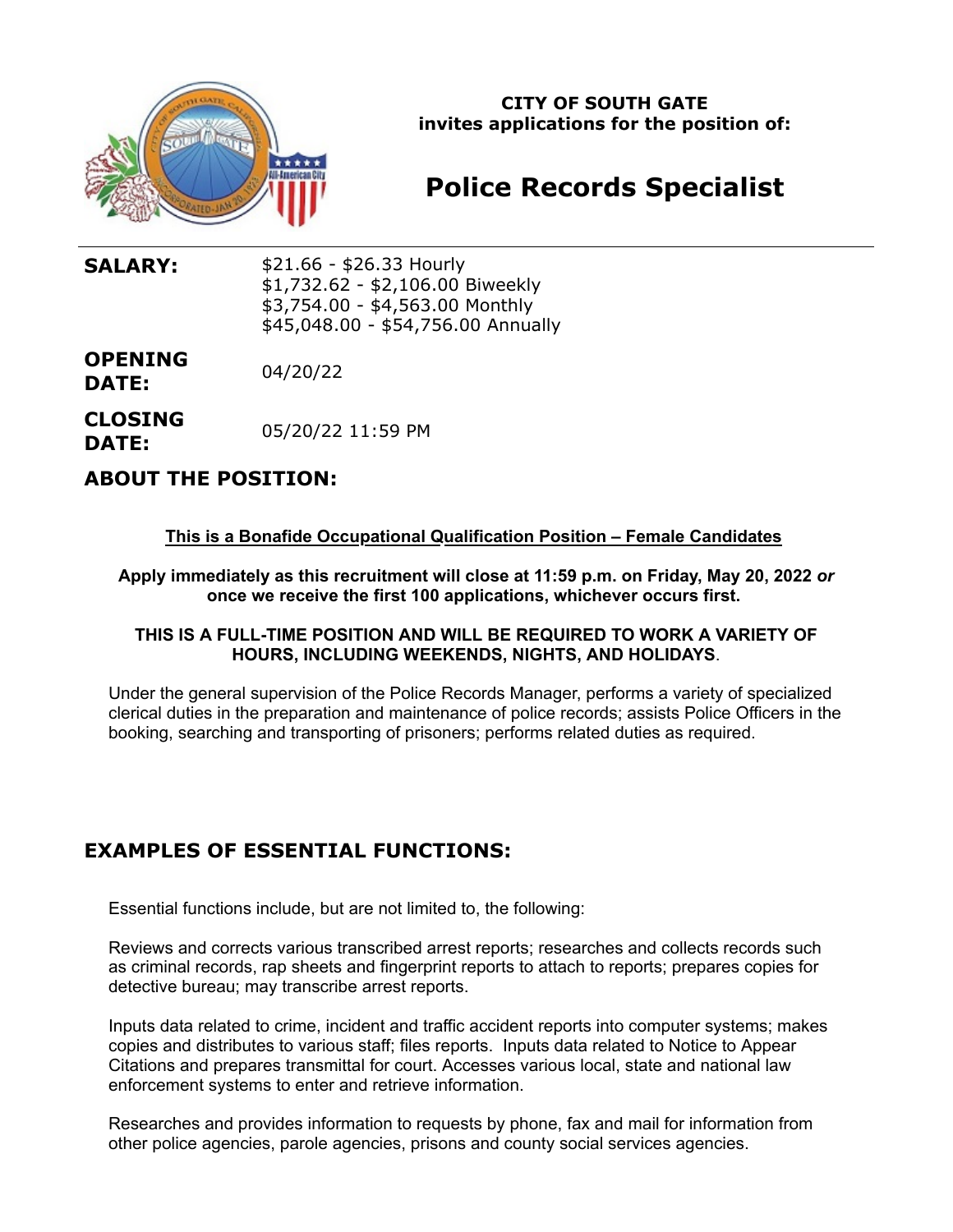Responds to inquiries in person or by phone from members of the public, providing explanation of procedures and requested information, related to such issues impounded vehicles, arrest reports and accident reports.

As needed, serves as matron for female prisoners for such activities as removing handcuffs, taking property, performing pat downs and strip searches, escorting, conducting jail checks, feeding meals and witnessing procedures.

Sends out notices to registered and legal owners of impounded vehicles; enters impound information in national and local automated data bases.

On occasion, provides staff support at the Police Department front counter; meets and responds to public requests; releases impounded vehicles; copies and sells various reports; takes crime and incident reports.

May assist in the Detective Bureau tracking subpoenas, updating records, coordinating staff court appearances and ensuring crime reports are submitted.

Balances register, codes and prepares daily cash reports; prepares deposits for watch commander.

Maintains and monitors computerized and hard copy files, databases and directories; conducts record searches; audits documents, verifies accuracy and ensures compliance with applicable statutes and regulations.

Prepares, types and/or distributes statistical reports, correspondence and related documents; operates a variety of office equipment.

As required, contacts other City staff, the public or other agencies to verify, obtain or distribute routine information regarding related City activity.

On occasion, testifies in court related to records or procedural witness.

## **MINIMUM & DESIRABLE QUALIFICATIONS:**

#### Training and Experience

Any combination of education and/or experience that has provided the knowledge, skills and abilities necessary. A typical way of obtaining the knowledge and abilities would be graduation from high school or equivalent and two (2) years of clerical experience including the operation of a personal computer.

#### Knowledge, Skills, and Abilities

Knowledge of: police terminology, law enforcement codes and laws applying to the release of information; record keeping procedures; filing systems; principles and practices of customer service and public contact; automated technology and office equipment used in record keeping.

Ability to: meet the public in situations requiring diplomacy and tact; interpret and explain technical written documents; work independently; perform clerical, record keeping work; understand and follow oral and written directions; understand, apply and detect errors in specific segments of a record keeping system; communicate effectively both orally and in writing; provide accurate information, calculations, and documents; maintain confidentiality of sensitive records and information; evaluate sensitive situations quickly and initiate appropriate action to diffuse situations and resolve problems; interact tactfully and sensitively with a variety officials, members of other agencies, the media and the public; establish and maintain cooperative working relationships; willingness to work rotating shifts and holidays and occasional overtime.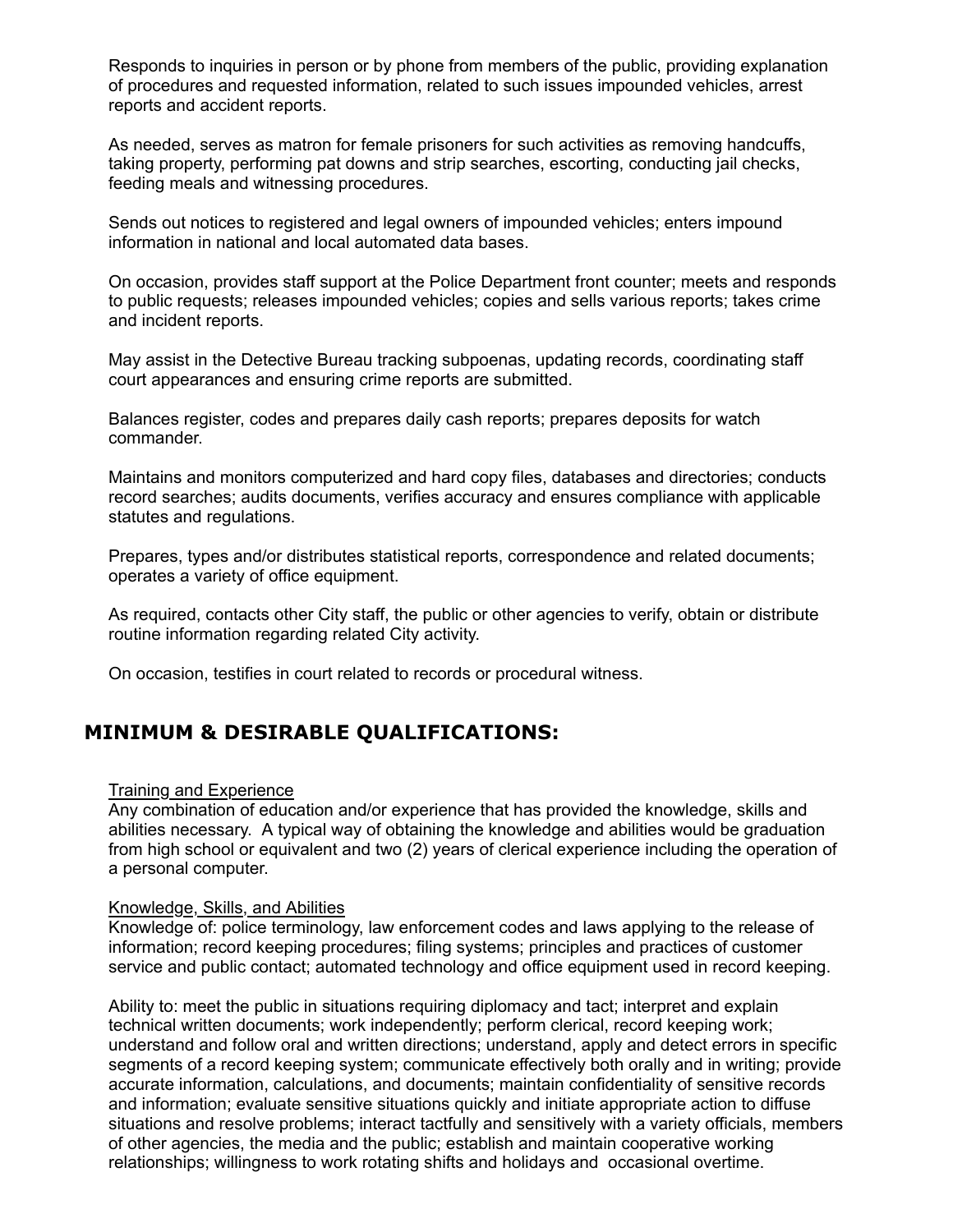Skill in the operation of a variety of office equipment, including computer and calculator. **Must be able to type 40 wpm net.**

#### **Desirable Qualifications**

English/Spanish bilingual skills highly desirable.

# **OTHER IMPORTANT INFORMATION:**

#### **California Department of Motor Vehicle (DMV) Pull Notice System**

An incumbent appointed to this position is subject to enrollment in the California DMV Pull Notice Program. The Pull Notice program provides information on the incumbent's driving record and Driver's License status on a periodic basis to the City of South Gate. An employee assigned a City vehicle must acknowledge receipt and understanding of City Administrative Regulations covering the use of City vehicles.

#### **Physical Demands and Work Environment**

The physical demands and work environment described here are representative of those that must be met by an employee to successfully perform the essential functions of this job. Reasonable accommodations may be made to enable individuals with disabilities to perform the essential functions. Work is performed mostly in office settings. While performing the duties of this job, the employee is frequently required to sit, talk and hear. The employee is occasionally required to stand, walk, stoop, crouch and reach with hands and arms. The employee must occasionally lift and/or move up to 25 pounds. Specific vision abilities required by this job include close vision, distance vision, color vision, peripheral vision, depth perception, ability to adjust focus and perform office machine operations. Incumbents are not substantially exposed to adverse environmental conditions.

While performing the duties of this job, the employee frequently works in outside weather conditions. The employee is occasionally exposed to wet and/or humid conditions, toxic or caustic chemicals. The noise level in the work environment is usually quiet while in the office, and moderately loud when in the field.

**Application Packets Must Include:** A fully completed online employment application which:

- Covers at least the past 10 years of employment history (or longer if you have other relevant experience).
- Responses to the supplemental questionnaire.
- Must be specific in describing your qualifications for this position. Failure to state all pertinent information may lead to elimination from consideration. Stating "See Resume" is not an acceptable substitute for a completed application.
- Individuals who require a reasonable accommodation to participate in any phase of the application or selection process must advise Human Resources and make such a request during the application process. Every effort will be made to provide a reasonable accommodation where requested.

**Selection Process:** All application materials received by the application deadline will be reviewed and evaluated. All information supplied by applicants is subject to verification.

- 1. **Application Review:** The first phase will be a detailed review and appraisal of each candidate's application (individuals who require a reasonable accommodation to participate in any phase of the selection process must make such a request during the application process by notifying the Human Resources Office). This phase is for qualifying purposes only. There is no weight assigned to this phase. Those candidates who meet the minimum qualifications may be invited to the next phase.
- 2. **Typing Certificate (qualifying): A typing certificate of 40 wpm net is required and**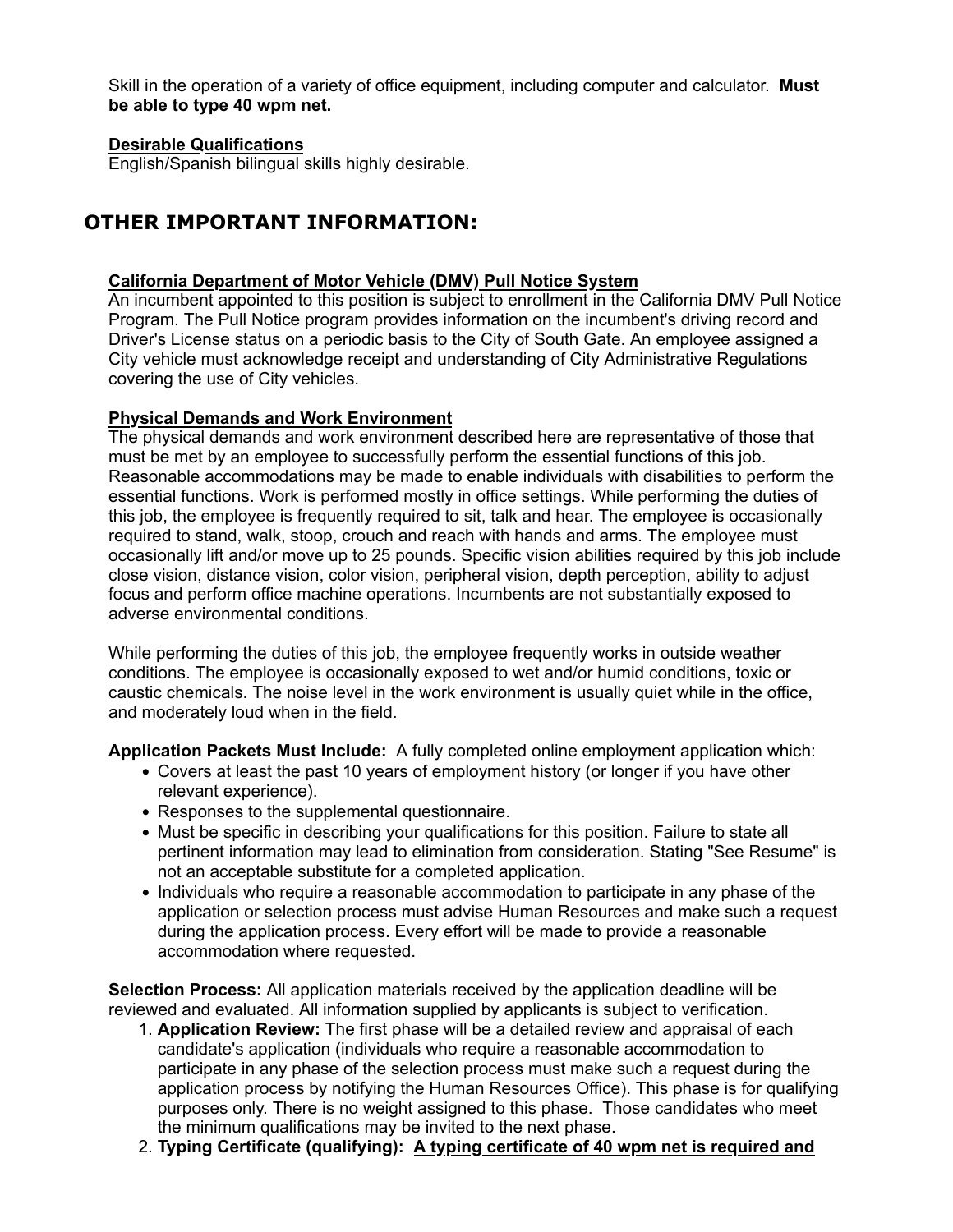**must be submitted by the written examination date.** Typing test must be a minimum duration of five (5) minutes and have been taken within six (6) months of the City's Employment Application due date. Typing certificate must be issued from an acceptable agency (government agency, temporary employment agency, learning institution). Online typing certificates will not be accepted and a failure to submit a certificate by the deadline will result in disqualification.

- 3. **Written Examination (weighted 30%):** A minimum of 70% must be obtained on the written exam in order to be eligible to continue to the next phase of the selection process which will consist of an oral appraisal interview.
- 4. **Oral Appraisal Interview (weighted 70%):** A minimum of 70% must be obtained for placement on the Employment Eligibility List. Current and future vacancies will be filled from this list. Lists typically last for 12 months, but may be extended or abolished in accordance with the City's Civil Service rules and regulations.

#### **Pre-employment Process**

- The City supports a Drug-Free Workplace.
- All potential employees are required to successfully complete a thorough background investigation, fingerprinting, and pass a post-offer pre-employment medical examination (which will include a drug/alcohol screening).
- New employees must complete a verification form designated by the United States Department of Homeland Security, Citizenship and Immigration Services, that certifies eligibility for employment in the United States of America.

**Hiring of Relatives:** Relatives of existing employees by blood or marriage will not be eligible for employment with the City if potential supervision, safety, security, or morale problems exist; or if potential conflicts of interest exist. Relatives include an employee's parents, children, spouse, brothers, sisters, in-laws, and step relationships.

*The provisions of this announcement do not constitute an expressed or implied contract and any provisions contained in this announcement may be modified or revoked without notice.*

#### **Equal Opportunity Employer**

The City of South Gate is an Equal Opportunity Employer. In compliance with all applicable Federal and State laws, it does not discriminate on the basis of race, color, national origin, ancestry, marital status, age, religion, disability (mental or physical), medical condition, genetic characteristic or information, sex (including gender, gender identity, gender expression, or pregnancy), sexual orientation (including homosexuality, bisexuality, or heterosexuality), or military or veteran status in its employment actions, policies, procedures, or practices.

#### **The City of South Gate**

The City of South Gate is a busy urban community consisting of residential, commercial, and industrial development, spread over 7.41 square miles. It is currently ranked the 59th largest city in California with a population of approximately 97,000. Strategically located along the 710 freeway, the City is just 12 miles southeast of downtown Los Angeles.

APPLICATIONS MAY BE FILED ONLINE AT: <http://www.cityofsouthgate.org/>

Position #202200313 POLICE RECORDS SPECIALIST ML

Human Resources Office, City of South Gate 8680 California Avenue South Gate, CA 90280 (323) 357-5835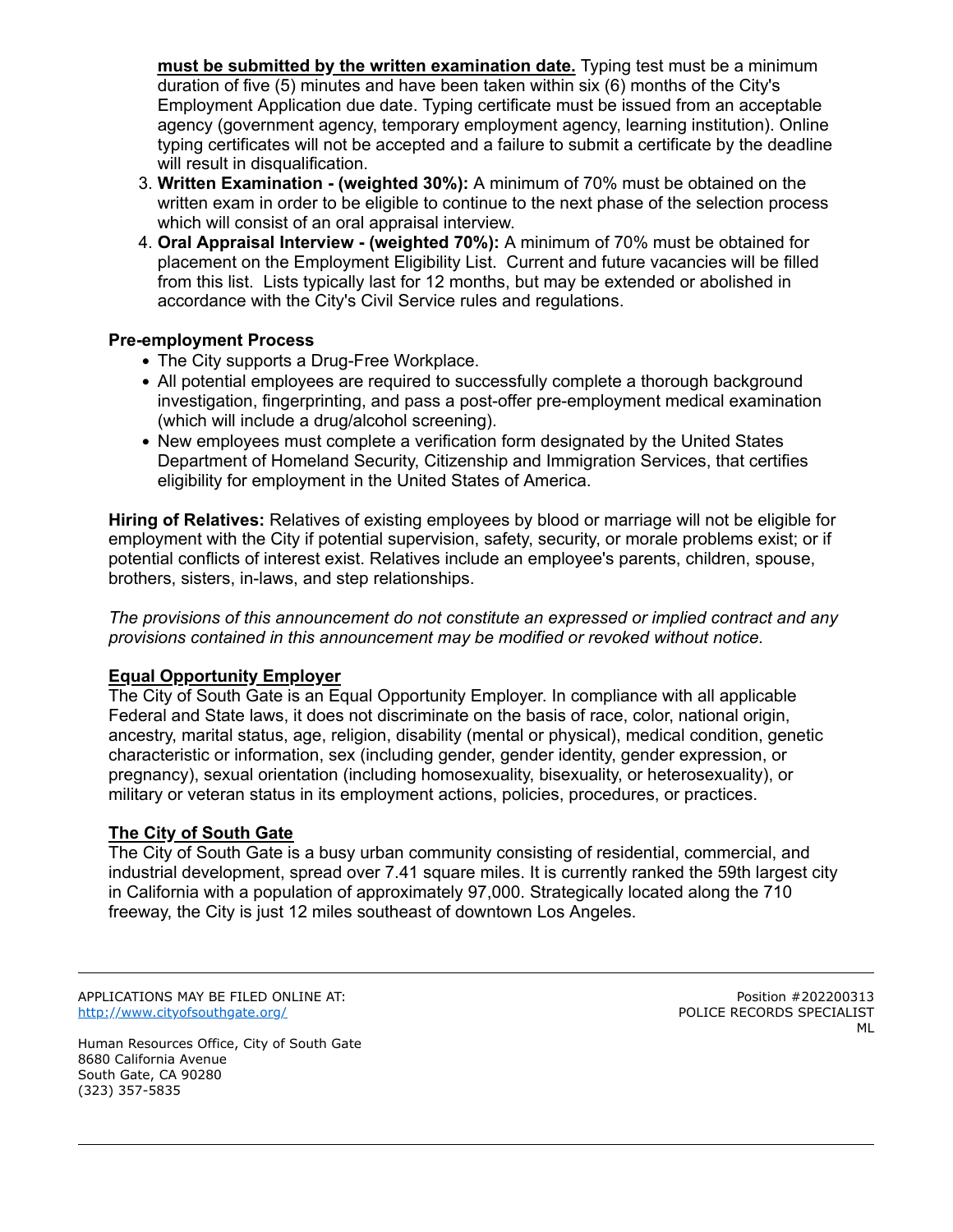## **Police Records Specialist Supplemental Questionnaire**

1. I understand that an incomplete application may lead to disqualification from the recruitment process and I have supplied all the applicable information in my application. Examples of incomplete/inaccurate information leading to disqualification include, but are not limited to noting incorrect department, leaving dates of employment blank, not attaching requested copies of certificates, leaving duties blank or noting "See Resume," etc.

 $\Box$  Yes  $\Box$  No

\* 2. This position will require you to go through an extensive background investigation and polygraph examination. The background investigation will include but will not be limited to a check of your criminal, credit, employment, and education history. In addition, your family, friends, supervisors (current and past), co-workers and neighbors will be interviewed. Are you willing to provide the Police Department with the above information during the background investigation phase of the selection process?

 $\Box$  Yes  $\Box$  No

- \* 3. Do you possess a current typing certificate with a minimum of 40 wpm net accuracy?  $\Box$  Yes  $\Box$  No
- \* 4. Do you have two (2) years of clerical experience including the operation of a personal computer?

 $\Box$  Yes  $\Box$  No

- \* 5. Are you willing to work at a rapid pace over which you have little control?  $\Box$  Yes  $\Box$  No
- \* 6. Police Records Specialists are required to act as Matrons and perform various duties in the jail which include pat down searches of female inmates. Are you willing to perform these duties?

 $\Box$  Yes  $\Box$  No

\* 7. Work Schedule: The nature of the position requires 24-hours a day, 7-days a week coverage. Are you willing to work three consecutive 12-hour days every week plus one additional 8-hour day every other week? \*Shift assignments are based primarily on seniority.

 $\Box$  Yes  $\Box$  No

\* 8. Are you willing to work weekends on a regular basis?

 $\Box$  Yes  $\Box$  No